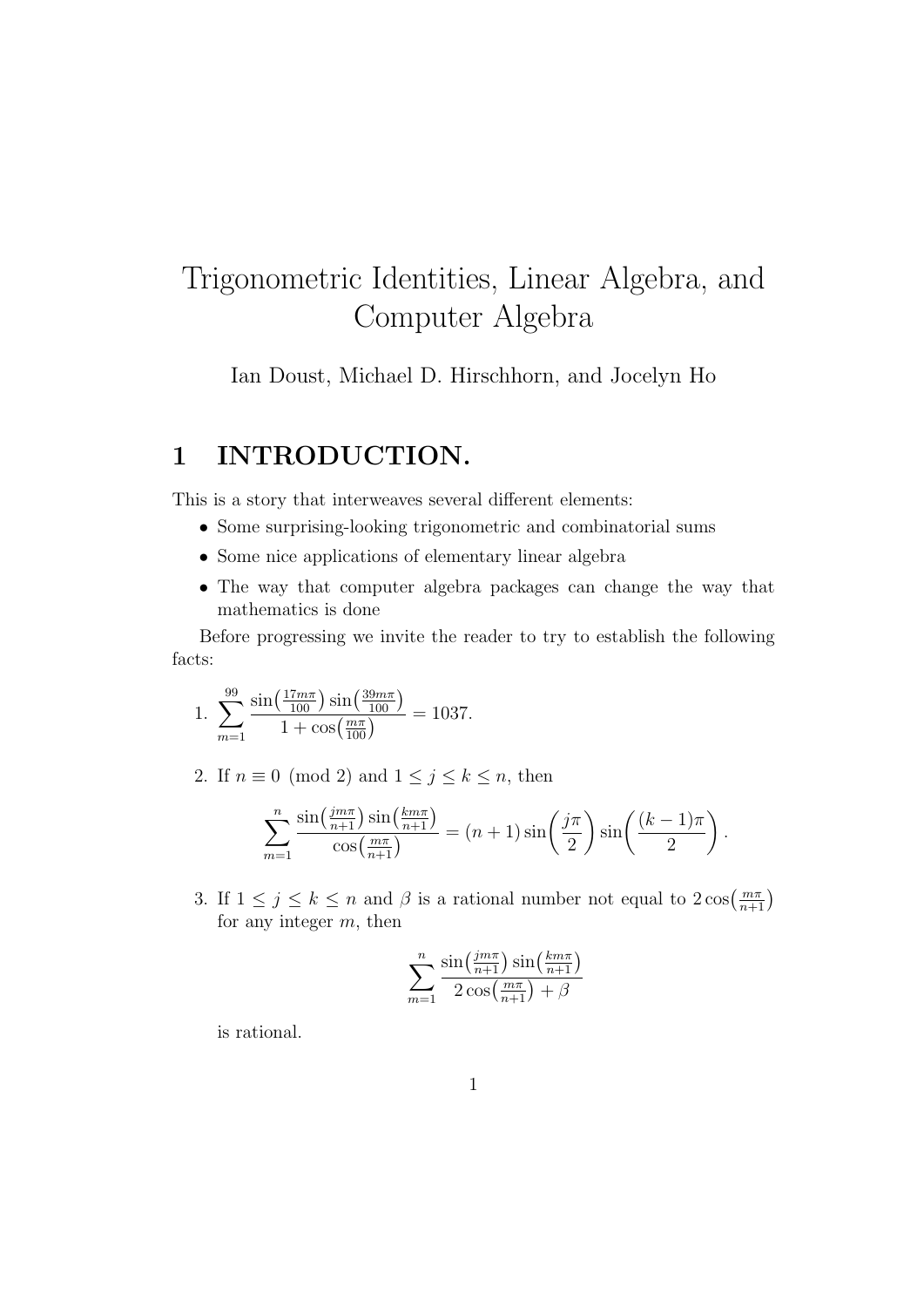4. If  $n \not\equiv 0 \pmod{7}$ , then

$$
\frac{7}{n} \sum_{m=1}^{n} \frac{\cos(\frac{2m\pi}{n})}{8\cos^{3}(\frac{2m\pi}{n}) + 4\cos^{2}(\frac{2m\pi}{n}) - 4\cos(\frac{2m\pi}{n}) - 1} \equiv n^{5} \pmod{7}.
$$

We came across these types of identities while doing some research in Banach space geometry. In looking at certain vector space bases, it became necessary to consider the  $n \times n$  matrix

$$
T_n = \begin{pmatrix} 1 & 1 & 0 & 0 & \dots & 0 \\ 1 & 1 & 1 & 0 & \ddots & \\ 0 & 1 & 1 & 1 & \ddots & \\ 0 & 0 & 1 & 1 & \ddots & \\ \vdots & \ddots & \ddots & \ddots & \ddots & \\ 0 & & & & & 1 \end{pmatrix}
$$

.

MAPLE checked the first few of these for invertibility and produced the inverses when they existed. The evidence was pretty convincing that

$$
\det(T_n) = \begin{cases}\n-1 & \text{if } n \equiv 0 \pmod{3}, \\
1 & \text{if } n \equiv 1 \pmod{3}, \\
0 & \text{if } n \equiv 2 \pmod{3},\n\end{cases}
$$

and that when  $n \neq 2 \pmod{3}$  each entry of  $T_n^{-1}$  is 0, 1, or -1. Actually, it isn't too hard to write a recursion formula for  $\det(T_n)$ . The point, however, is that it is much easier to check that a matrix  $S$  is the inverse of  $T_n$  than it is to calculate S algorithmically. Here the computer algebra package is critical. Given  $T_3^{-1}$ ,  $T_6^{-1}$ ,  $T_9^{-1}$ , and  $T_{12}^{-1}$ , it is easy to guess the general form for  $T_n^{-1}$ when  $n \equiv 0 \pmod{3}$ . Doing the calculations by hand is possible when n is small, but in practice most of us would not have the patience to persist long enough to see the patterns forming. In this particular case, if one lets

$$
D = \begin{pmatrix} 0 & 1 & -1 \\ 1 & -1 & 1 \\ -1 & 1 & 0 \end{pmatrix}, \qquad U = \begin{pmatrix} 0 & 1 & -1 \\ 0 & -1 & 1 \\ 0 & 0 & 0 \end{pmatrix},
$$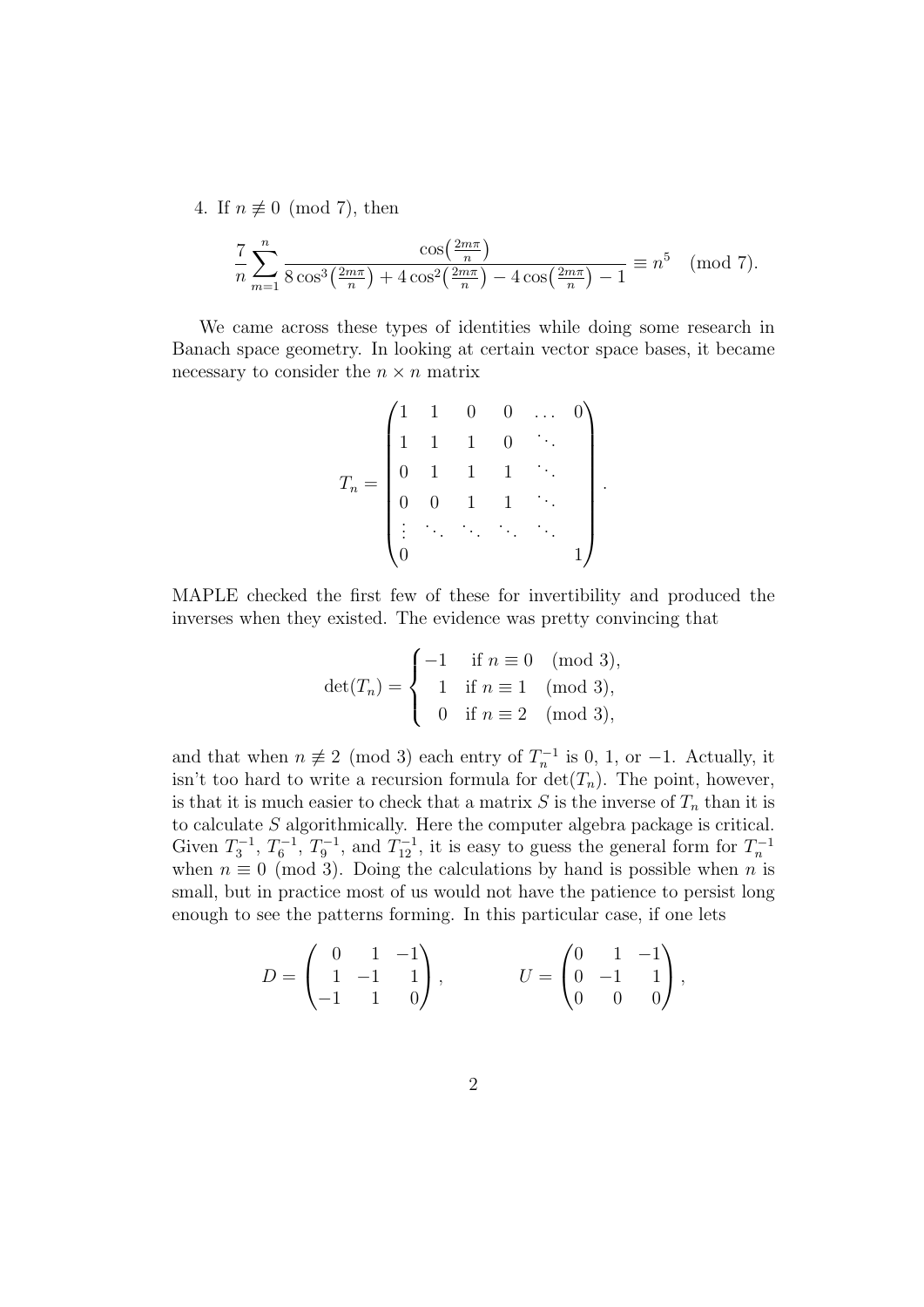and defines  $S_{3k}$  to be the  $3k \times 3k$  matrix given by

$$
S_{3k} = \begin{pmatrix} D & U & U & \dots & U \\ U^T & D & U & \dots & U \\ U^T & U^T & D & & U \\ \vdots & \vdots & & \ddots & \vdots \\ U^T & U^T & U^T & \dots & D \end{pmatrix},
$$
(1)

then it is easy to check that  $S_{3k}T_{3k} = I$ , so  $S_{3k} = T_{3k}^{-1}$  $\frac{1}{3k}$ .

## 2 TOEPLITZ MATRICES AND TRIGONO-METRIC IDENTITIES.

Matrices like  $T_n$  that are constant on all their diagonals are called Toeplitz matrices. Toeplitz matrices and their infinite dimensional operator analogues appear in many areas of mathematics and in many applications (such as signal processing, communications engineering, and statistics). The links between these matrices and trigonometric series are well known, so it should have come as no surprise that various trigonometric functions soon entered the picture.

One might also try to find the inverses of such matrices using elementary linear algebra. Clearly  $T_n$  is self-adjoint for all n. This ensures the existence of an orthogonal matrix  $P_n$  and a diagonal matrix  $E = \text{diag}(\lambda_1, \dots, \lambda_n)$  such that  $T_n = P_n^* E P_n$ . If  $T_n$  is invertible, then  $T_n^{-1} = P_n^* \text{diag}(\lambda_1^{-1}, \dots, \lambda_n^{-1}) P_n$ .

Again, with a little enthusiasm, it is possible to find a recurrence relation for the characteristic polynomials of the  $T_n$  and use this to find their eigenvalues and eigenvectors.<sup>1</sup> What we actually did was to get the computer to calculate a few cases numerically, and then stared at the results! After recognising that the eigenvalues had something to do with  $\cos\left(\frac{j\pi}{n+1}\right)$  it didn't take us long to guess that the eigenvalues of  $T_n$  are

$$
\lambda_j = 1 + 2\cos\left(\frac{j\pi}{n+1}\right) \qquad (j = 1, \dots, n),
$$

with corresponding eigenvectors

$$
v_j = \left(\sin\left(\frac{j\pi}{n+1}\right), \sin\left(\frac{2j\pi}{n+1}\right), \dots, \sin\left(\frac{n j\pi}{n+1}\right)\right)^T.
$$

<sup>&</sup>lt;sup>1</sup>We have tested this statement on some bright undergraduates.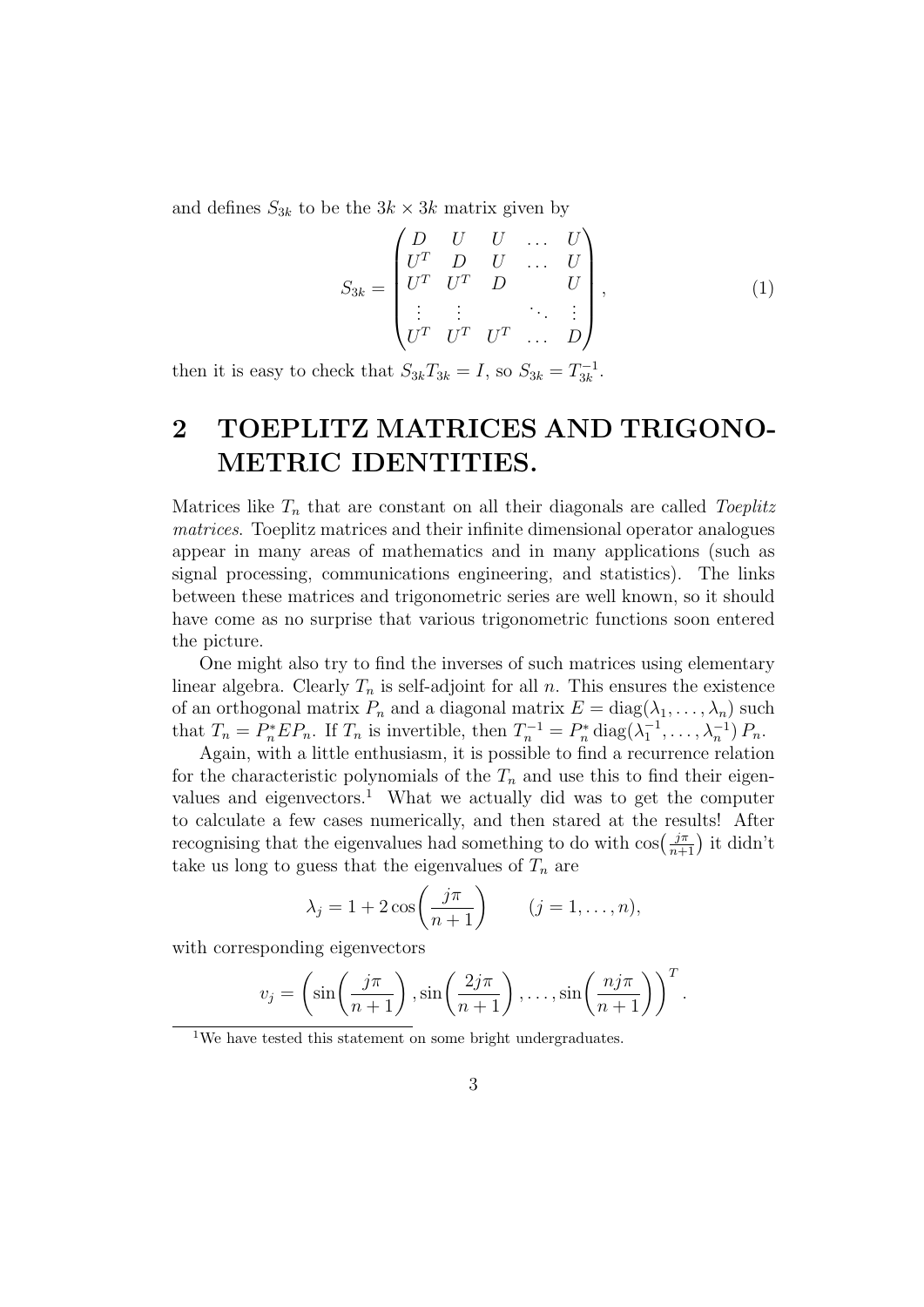Checking that our guesses were right was easy, since the verification depends only on the identity

$$
\sin((k-1)\theta) + \sin(k\theta) + \sin((k+1)\theta) = (1+2\cos\theta)\sin(k\theta). \tag{2}
$$

Having identified  $n$  distinct eigenvalues, we had, of course, found them all. A small calculation shows that  $||v_j|| = \sqrt{(n+1)/2}$  for all j. We now had a quite different way of expressing  $T_n^{-1}$ . As long as  $n \neq 2 \pmod{3}$  (in which case one of the eigenvalues is zero),

$$
T_n^{-1} = \frac{2}{n+1} P \operatorname{diag}\left(\frac{1}{1 + 2\cos\left(\frac{\pi}{n+1}\right)}, \dots, \frac{1}{1 + 2\cos\left(\frac{n\pi}{n+1}\right)}\right) P,\qquad(3)
$$

where

$$
P = P^* = \begin{pmatrix} \sin\left(\frac{\pi}{n+1}\right) & \sin\left(\frac{2\pi}{n+1}\right) & \dots & \sin\left(\frac{n\pi}{n+1}\right) \\ \sin\left(\frac{2\pi}{n+1}\right) & \sin\left(\frac{4\pi}{n+1}\right) & \dots & \sin\left(\frac{2n\pi}{n+1}\right) \\ \vdots & \vdots & \ddots & \vdots \\ \sin\left(\frac{n\pi}{n+1}\right) & \sin\left(\frac{2n\pi}{n+1}\right) & \dots & \sin\left(\frac{n^2\pi}{n+1}\right) \end{pmatrix}.
$$

Multiplying out the expression in equation (3) shows that the  $(j, k)$ th entry of  $T_n^{-1}$  is

$$
a_{jk} = \frac{2}{n+1} \sum_{m=1}^{n} \frac{\sin(\frac{jm\pi}{n+1})\sin(\frac{km\pi}{n+1})}{2\cos(\frac{m\pi}{n+1}) + 1}.
$$

With the aid of (1) it is not difficult to check that if  $n \equiv 0 \pmod{3}$  and we focus on the top half of the matrix (that is, if  $j \leq k$ ), then  $a_{ik}$  = 4  $rac{4}{3}\sin\left(\frac{2j\pi}{3}\right)$  $\frac{j\pi}{3}$ ) sin $\left(\frac{2(k-1)\pi}{3}\right)$  $\frac{-1}{3}$ . This leads to

$$
\sum_{m=1}^{n} \frac{\sin(\frac{jm\pi}{n+1})\sin(\frac{km\pi}{n+1})}{2\cos(\frac{m\pi}{n+1})+1} = \frac{2n+2}{3}\sin\left(\frac{2j\pi}{3}\right)\sin\left(\frac{2(k-1)\pi}{3}\right).
$$

At this stage we tried to prove this using other techniques, but this seems, to us at least, to be quite difficult.

Having gotten this far, we looked to see what other sorts of identities might be proved in this way. For example, given any  $\beta \in \mathbb{R}$ , one can alter equation (2) slightly to get

$$
\sin((k-1)\theta) + \beta \sin(k\theta) + \sin((k+1)\theta) = (\beta + 2\cos\theta)\sin(k\theta).
$$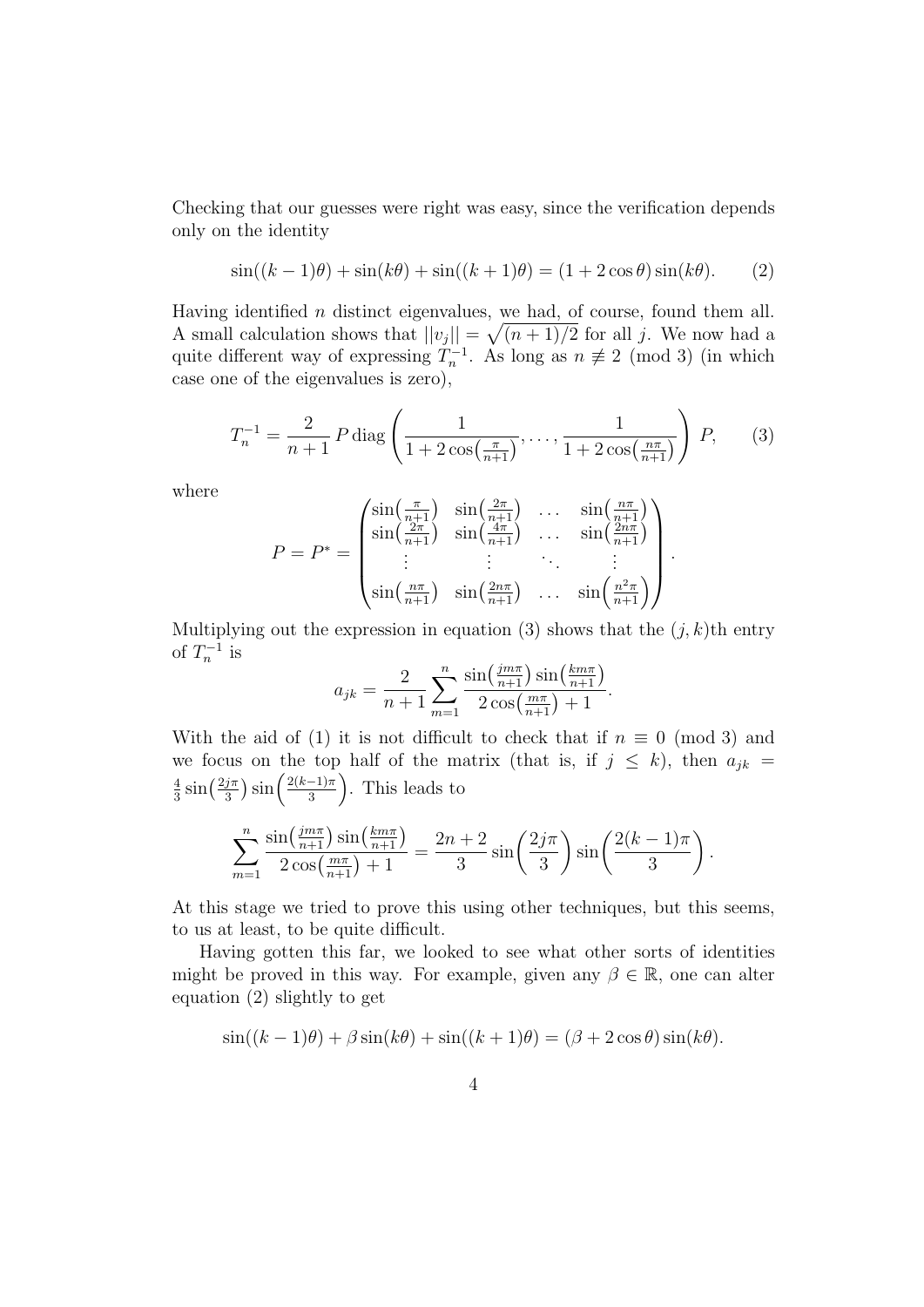As earlier, one can use this identity to check that the vectors  $\{v_j\}_{j=1}^n$  are eigenvectors of the Toeplitz matrices

$$
T_{\beta,n} = \begin{pmatrix} \beta & 1 & 0 & \dots & 0 \\ 1 & \beta & 1 & \ddots & \\ 0 & 1 & \beta & \ddots & \\ \vdots & \ddots & \ddots & \ddots & \\ 0 & & & & \beta \end{pmatrix},
$$

with  $T_{\beta,n}v_j = (\beta + 2\cos\left(\frac{j\pi}{n+1}\right))v_j$  for  $j = 1, \ldots, n$ .

To get the process to work, one needs to be able to determine a different expression for the entries of  $T_{\beta,n}^{-1}$  than the one that the diagonalization generates. For many values of  $\beta$  (such as  $-2$ ,  $-1$ , 0, or 2) a few lines of MAPLE code were sufficient to generate an educated guess. As before, checking that the guess is right is easy. Some of the identities that arise from these values of  $\beta$  are the following.

•  $(\beta = 0)$  If  $j \leq k \leq n$  and  $n \equiv 0 \pmod{2}$ , then

$$
\sum_{m=1}^{n} \frac{\sin\left(\frac{im\pi}{n+1}\right)\sin\left(\frac{km\pi}{n+1}\right)}{\cos\left(\frac{m\pi}{n+1}\right)} = (n+1)\sin\left(\frac{j\pi}{2}\right)\sin\left(\frac{(k-1)\pi}{2}\right).
$$

•  $(\beta = -2)$  If  $j \leq k \leq n$ , then

$$
\sum_{m=1}^{n} \frac{\sin\left(\frac{jm\pi}{n+1}\right) \sin\left(\frac{km\pi}{n+1}\right)}{2\cos\left(\frac{m\pi}{n+1}\right) - 2} = \frac{-j(n+1-k)}{2}.
$$

• ( $\beta = -1$ ) If  $j \le k \le n$  and  $n \equiv 0 \pmod{3}$ , then

$$
\sum_{m=1}^{n} \frac{\sin\left(\frac{im\pi}{n+1}\right)\sin\left(\frac{km\pi}{n+1}\right)}{2\cos\left(\frac{m\pi}{n+1}\right)-1} = \frac{2(n+1)}{3}\sin\left(\frac{j\pi}{3}\right)\sin\left(\frac{(k-1)\pi}{3}\right).
$$

•  $(\beta = 2)$  If  $j \leq k \leq n$ , then

$$
\sum_{m=1}^{n} \frac{\sin(\frac{im\pi}{n+1})\sin(\frac{km\pi}{n+1})}{\cos(\frac{m\pi}{n+1}) + 1} = (-1)^{j+k} j(n+1-k).
$$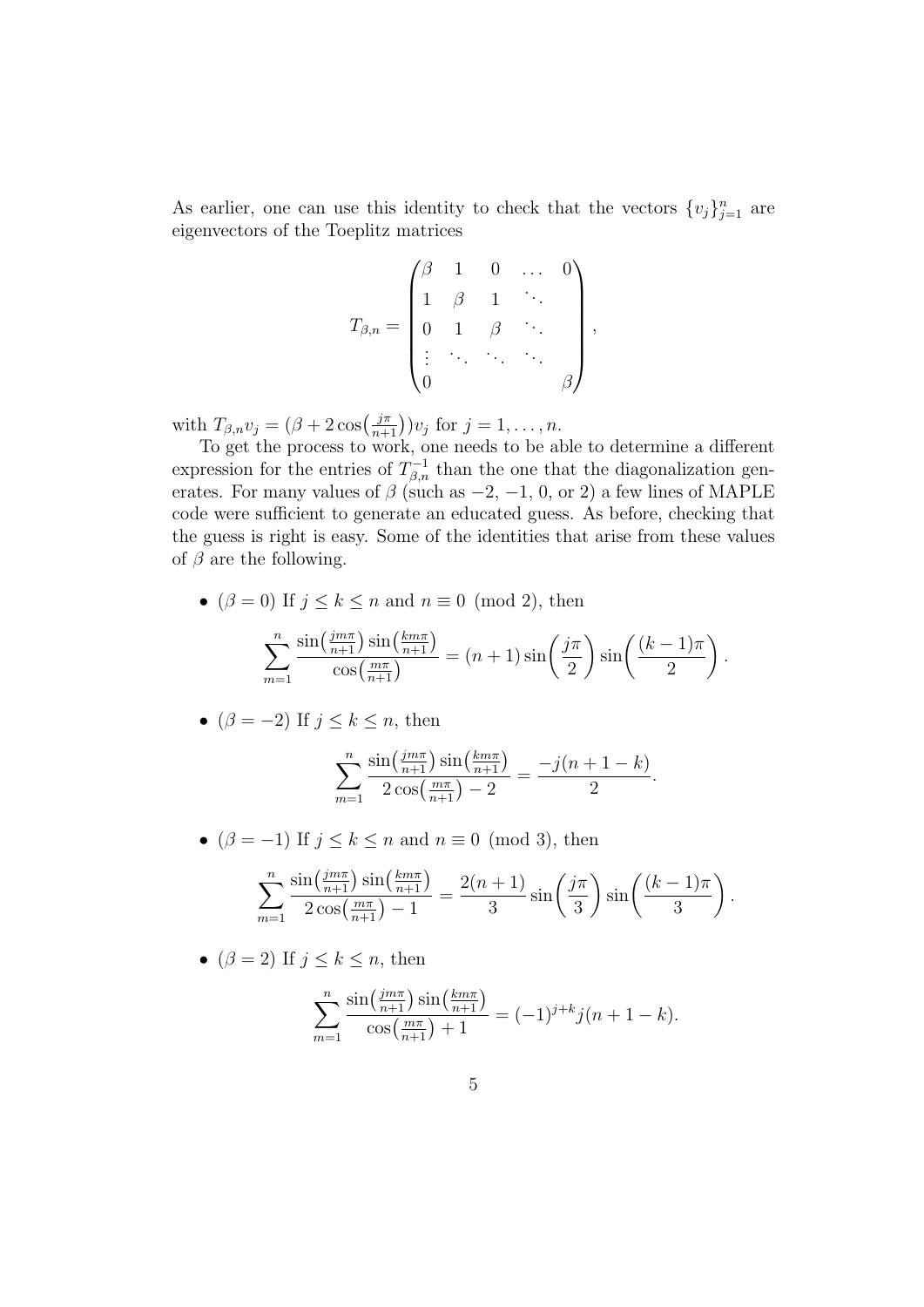$$
T_{\beta,1}^{-1} = \begin{bmatrix} \frac{1}{\beta} \end{bmatrix}
$$
  
\n
$$
T_{\beta,2}^{-1} = \begin{bmatrix} \frac{\beta}{\beta^2 - 1} & -\frac{1}{\beta^2 - 1} \\ -\frac{1}{\beta^2 - 1} & \frac{\beta}{\beta^2 - 1} \end{bmatrix}
$$
  
\n
$$
T_{\beta,3}^{-1} = \begin{bmatrix} \frac{\beta^2 - 1}{\beta^2 - 2} & -\frac{1}{\beta^2 - 2} & \frac{1}{\beta(\beta^2 - 2)} \\ -\frac{1}{\beta^2 - 2} & \frac{\beta}{\beta^2 - 2} & -\frac{1}{\beta^2 - 2} \\ \frac{1}{\beta(\beta^2 - 2)} & -\frac{1}{\beta^2 - 2} & \frac{\beta^2 - 1}{\beta(\beta^2 - 2)} \end{bmatrix}
$$
  
\n
$$
T_{\beta,4}^{-1} = \begin{bmatrix} \frac{\beta(\beta^2 - 2)}{\beta^2 - 1} & -\frac{\beta^2 - 1}{\beta^4 - 3\beta^2 + 1} & \frac{\beta}{\beta^4 - 3\beta^2 + 1} & -\frac{1}{\beta^4 - 3\beta^2 + 1} \\ -\frac{\beta^2 - 1}{\beta^4 - 3\beta^2 + 1} & \frac{\beta(\beta^2 - 1)}{\beta^4 - 3\beta^2 + 1} & -\frac{\beta^2}{\beta^4 - 3\beta^2 + 1} & \frac{\beta}{\beta^4 - 3\beta^2 + 1} \\ \frac{\beta}{\beta^4 - 3\beta^2 + 1} & -\frac{\beta^2}{\beta^4 - 3\beta^2 + 1} & \frac{\beta(\beta^2 - 1)}{\beta^4 - 3\beta^2 + 1} & -\frac{\beta^2 - 1}{\beta^4 - 3\beta^2 + 1} \\ -\frac{1}{\beta^4 - 3\beta^2 + 1} & \frac{\beta}{\beta^4 - 3\beta^2 + 1} & -\frac{\beta^2 - 1}{\beta^4 - 3\beta^2 + 1} & \frac{\beta(\beta^2 - 2)}{\beta^4 - 3\beta^2 + 1} \end{bmatrix}
$$

Figure 1: Inverses of  $T_{\beta,n}$  for  $n = 1, 2, 3, 4$ .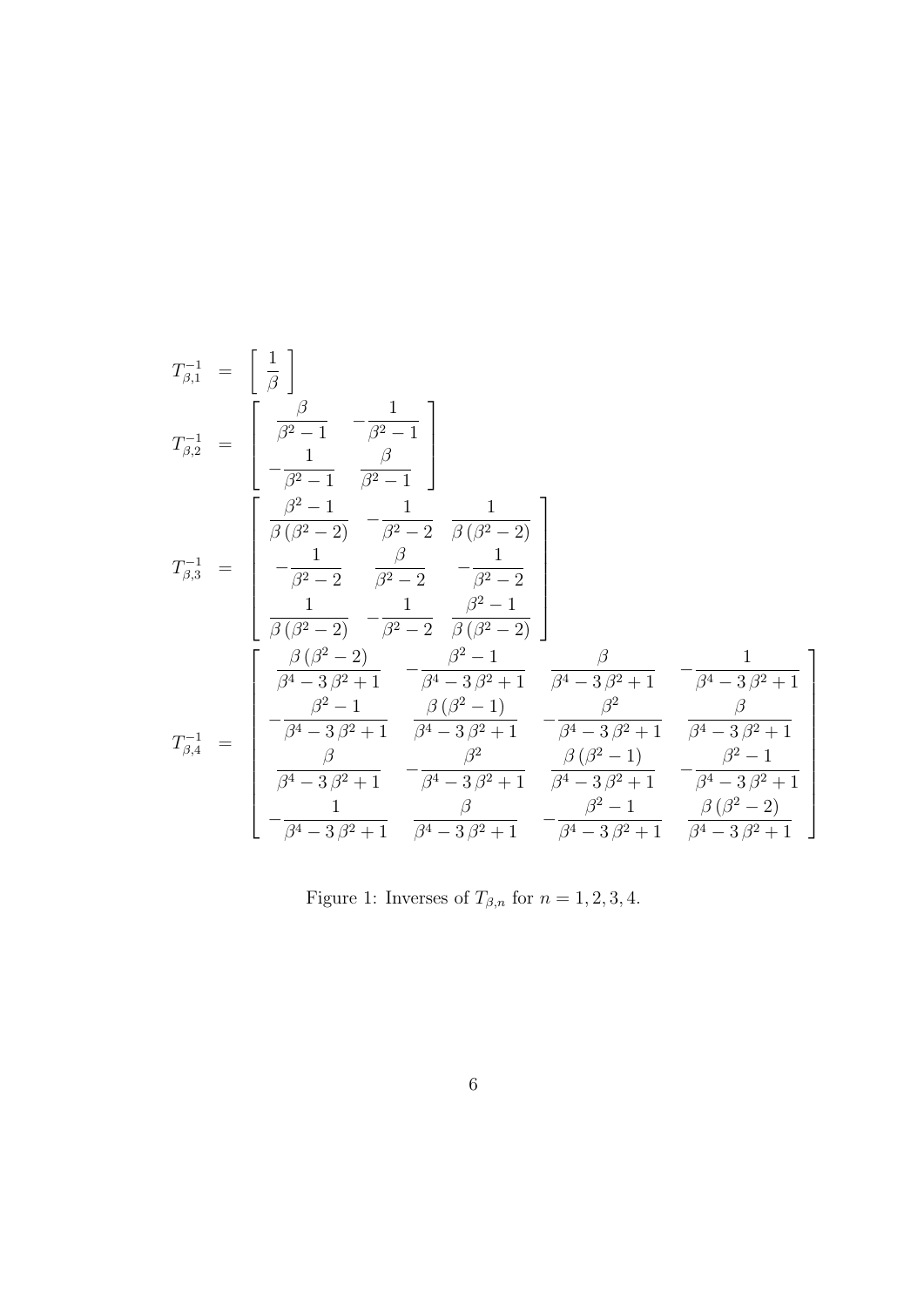Note that if  $\beta$  is rational and  $T_{\beta,n}$  is invertible, then the Gaussian elimination algorithm implies that all the entries of  $T_{\beta,n}^{-1}$  are rational. This proves statement 3 at the beginning of the paper.

Being more optimistic, one might even try to find a formula for  $T_{\beta,n}^{-1}$  for arbitrary real  $\beta$ . MAPLE is quite happy to do all the algebra to give the first few cases of  $T_{\beta,n}^{-1}$ . Figure 1 shows these matrices for  $n \leq 4$ . It is clear from examining these matrices that certain special polynomials occur in these formulas, the first six of which are:

$$
p_1(x) = x,
$$
  
\n
$$
p_2(x) = x^2 - 1,
$$
  
\n
$$
p_3(x) = x^3 - 2x,
$$
  
\n
$$
p_4(x) = x^4 - 3x^2 + 1,
$$
  
\n
$$
p_5(x) = x^5 - 4x^3 + 3x,
$$
  
\n
$$
p_6(x) = x^6 - 5x^4 + 6x^2 - 1.
$$

Motivated by the fact that the coefficients appearing here are binomial coefficients, we define the polynomial  $p_n$   $(n = 1, 2, 3, ...)$  by

$$
p_n(x) = \sum_{\ell=0}^{\lfloor n/2 \rfloor} (-1)^{\ell} {n - \ell \choose \ell} x^{n-2\ell},
$$

where  $|x|$  signifies the greatest integer that does not exceed x. The evidence from the first few cases suggests that if  $1 \leq j \leq k \leq n$ , then the  $(j, k)$ th entry of  $T_{\beta,n}^{-1}$  is

$$
\frac{(-1)^{j+k}p_{j-1}(\beta)p_{n-k}(\beta)}{p_n(\beta)}.
$$

Since  $T_{\beta,n}^{-1}$  must clearly be symmetric, this provides a candidate formula for this matrix. Again, it is straightforward to check that this candidate actually does the job. The argument depends on identities such as

$$
\beta(p_{n-1}(\beta) - p_{n-2}(\beta)) = p_n(\beta)
$$

that follow easily from properties of binomial coefficients. It is not surprising that the roots of  $p_n$  are  $\left\{2\cos\left(\frac{m\pi}{n+1}\right)\right\}_{m=1}^n$ . Thus, if  $\beta$  is not an element of this set of roots and if  $1 \leq j \leq k \leq n$ , then

$$
\sum_{m=1}^{n} \frac{\sin(\frac{jm\pi}{n+1})\sin(\frac{km\pi}{n+1})}{2\cos(\frac{m\pi}{n+1})+\beta} = \frac{(-1)^{j+k}(n+1)p_{j-1}(\beta)p_{n-k}(\beta)}{2p_n(\beta)}.
$$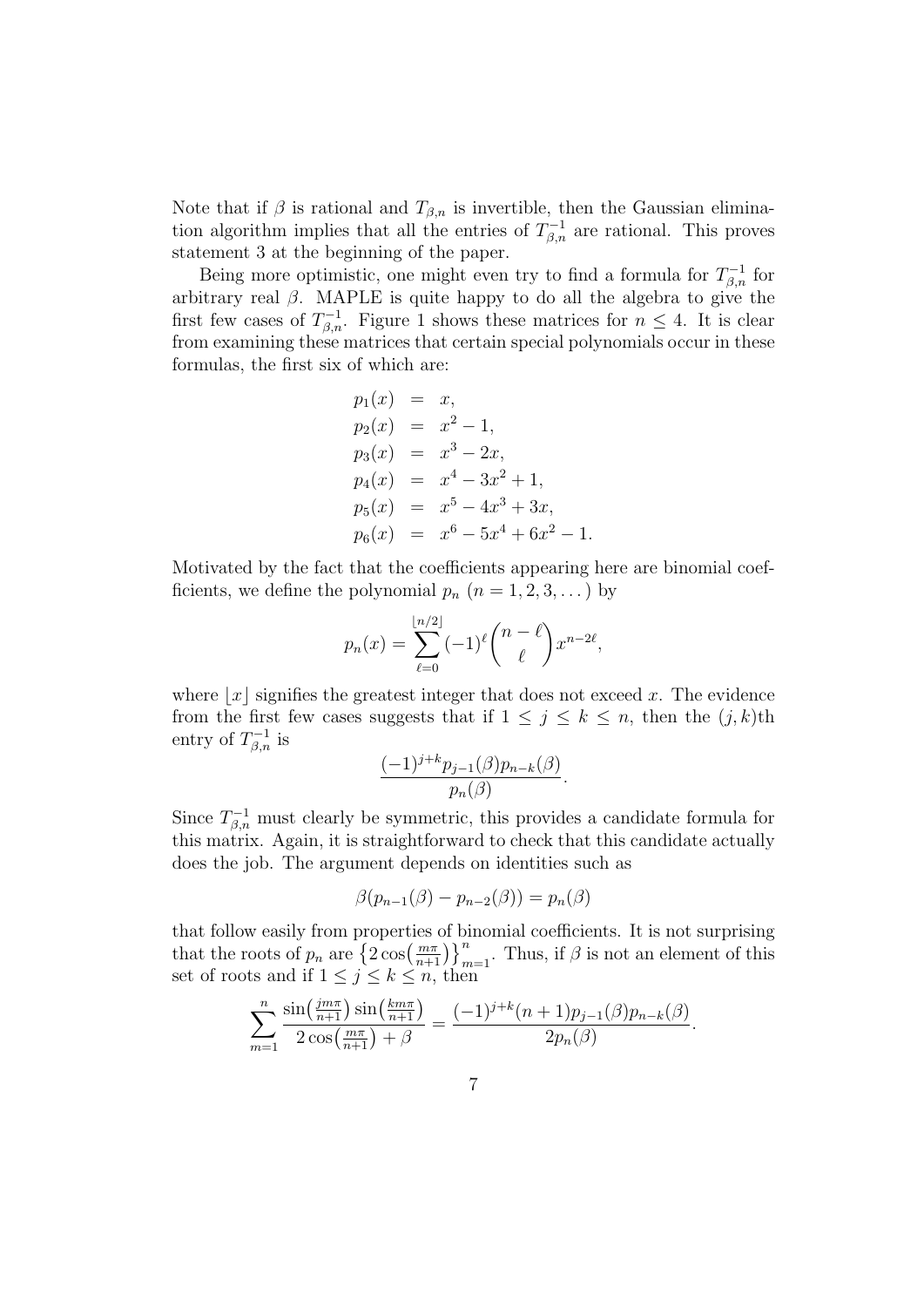The general technique here is to find two different expressions for calculating  $f(T)$  for some given matrix T and some given function f. If the eigenvalues and (generalized) eigenvectors of  $T$  can be identified, the Jordan canonical form gives one way of calculating  $f(T)$ .

Consider, for example, functions of the form  $f(x) = x^{\ell}$ . It is not hard (at least for small integers  $\ell$ ) to write down the entries of  $T_{1,n}^{\ell}$ . It is obvious that the entries are all nonnegative integers. Thus, when  $n \geq 1, \ell \geq 0$ , and  $1 \leq j, k \leq n$ , it becomes apparent that

$$
\frac{2}{n+1} \sum_{m=1}^{n} \sin\left(\frac{jm\pi}{n+1}\right) \sin\left(\frac{km\pi}{n+1}\right) (2\cos\left(\frac{m\pi}{n+1}\right) + 1)^{\ell} \in \mathbb{N}
$$

and consequently that

$$
\frac{2^{\ell+1}}{n+1} \sum_{m=1}^{n} \sin\left(\frac{jm\pi}{n+1}\right) \sin\left(\frac{km\pi}{n+1}\right) \cos^{\ell}\left(\frac{m\pi}{n+1}\right) \in \mathbb{Z}.
$$

Part of the challenge here is to find matrices with nice families of eigenvalues and eigenvectors. To simplify notation, for an  $(2n + 1)$ -tuple of real numbers

$$
\mathbf{c} = (c_{1-n}, \ldots, c_{-1}, c_0, c_1, \ldots, c_{n-1}),
$$

we define the Toeplitz matrix  $T_c$  to be

$$
T_{\mathbf{c}} = \begin{pmatrix} c_0 & c_{-1} & c_{-2} & \dots & c_{1-n} \\ c_1 & c_0 & c_{-1} & \dots & \\ c_2 & c_1 & c_0 & \dots & \\ \vdots & \vdots & \ddots & \vdots & \vdots \\ c_{n-1} & \dots & & & & c_0 \end{pmatrix}.
$$

Let  $\mathbf{c} = (1, 0, \ldots, 0, 1, 1, 1, 0, \ldots, 0, 1)$ , the vector in  $\mathbb{R}^{2n-1}$  with a 1 in the first,  $(n-1)$ th, nth,  $(n+1)$ th, and last coordinates and with all remaining coordinates 0. Knowing that

$$
e^{i(k-1)\theta} + e^{ik\theta} + e^{(ik+1)\theta} = (1+2\cos\theta)e^{ik\theta}
$$

allows the eigenvalues of  $T_c$  to be identified as

$$
\lambda_j = 1 + 2\cos\left(\frac{2j\pi}{n}\right) \qquad (j = 1, \dots, n)
$$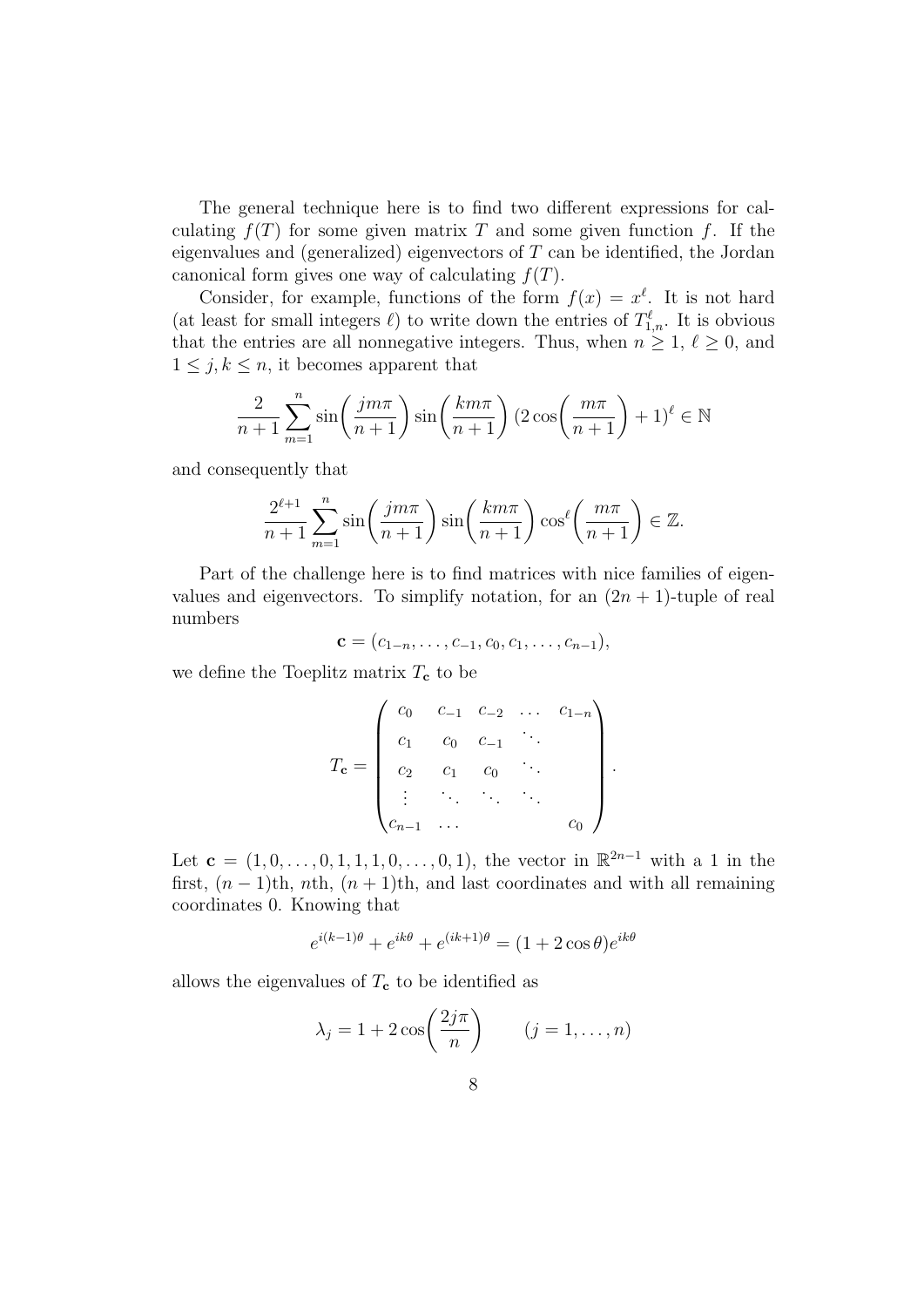with corresponding eigenvectors  $v_j = (e^{2i j \pi/n}, e^{4i j \pi/n}, \dots, e^{2ni j \pi/n})^T$ . Here  $T_c$  is invertible whenever  $n \neq 0 \pmod{3}$ . If  $S = (s_{ik})$  is the inverse matrix, then (by observing, guessing, and checking) one can show that

$$
s_{jk} = \begin{cases} \frac{2(-1)^n (\text{mod } 3)}{3} & \text{if } |j - k| + n \equiv 0 \pmod{3}, \\ \frac{(-1)^n (\text{mod } 3) + 1}{3} & \text{otherwise.} \end{cases}
$$

(In these formulas  $n \pmod{3}$  must be taken from the set  $\{0, 1, 2\}$ .) Using the diagonalization of  $T_c$  gives

$$
s_{jk} = \frac{1}{n} \sum_{m=1}^{n} \frac{e^{i(k-j)m\pi/n}}{1 + 2\cos\left(\frac{2m\pi}{n}\right)}.
$$

Upon taking the real part of  $s_{jk}$  and writing  $\ell$  for  $k - j$ , one finds that

$$
\frac{3}{n} \sum_{m=1}^{n} \frac{\cos(2\ell m \pi/n)}{1 + 2\cos(\frac{2m\pi}{n})} = \begin{cases} 2(-1)^{n \pmod{3}} & \text{if } |\ell| + n \equiv 0 \pmod{3}, \\ (-1)^{n \pmod{3}+1} & \text{otherwise.} \end{cases}
$$

In particular (taking  $\ell = 1$ ), it follows that if  $n \not\equiv 0 \pmod{3}$  then

$$
\frac{3}{n} \sum_{m=1}^{n} \frac{\cos(2m\pi/n)}{1 + 2\cos(\frac{2m\pi}{n})} = n \text{ (mod 3)}.
$$

Since  $e^{i(k-\ell)\theta} + e^{i(k+\ell)\theta} = 2\cos(\ell\theta)e^{ik\theta}$ , it is easy to show that this same set of eigenvectors will diagonalize any Toeplitz matrix  $T_c$  with c of the form

$$
\mathbf{c} = (c_1, \ldots, c_{\ell}, 0, \ldots, 0, c_{\ell}, \ldots, c_1, c_0, c_1, \ldots, c_{\ell}, 0, \ldots, 0, c_{\ell}, \ldots, c_1).
$$

Choosing  $\ell = 2$  or 3 and taking  $c_j = 1$  for  $j = 1, 2, \ldots, \ell$  then yields identities such as

$$
\frac{5}{n} \sum_{m=1}^{n} \frac{\cos(2m\pi/n)}{4\cos^2(\frac{2m\pi}{n}) + 2\cos(\frac{2m\pi}{n}) - 1} \equiv n^3 \pmod{5}
$$

if  $n \neq 0$  (mod 5), and identity (4) at the start of this paper. (The danger of guessing formulas is shown by the fact that the obvious guess as to what happens when  $\ell = 4$  isn't true!)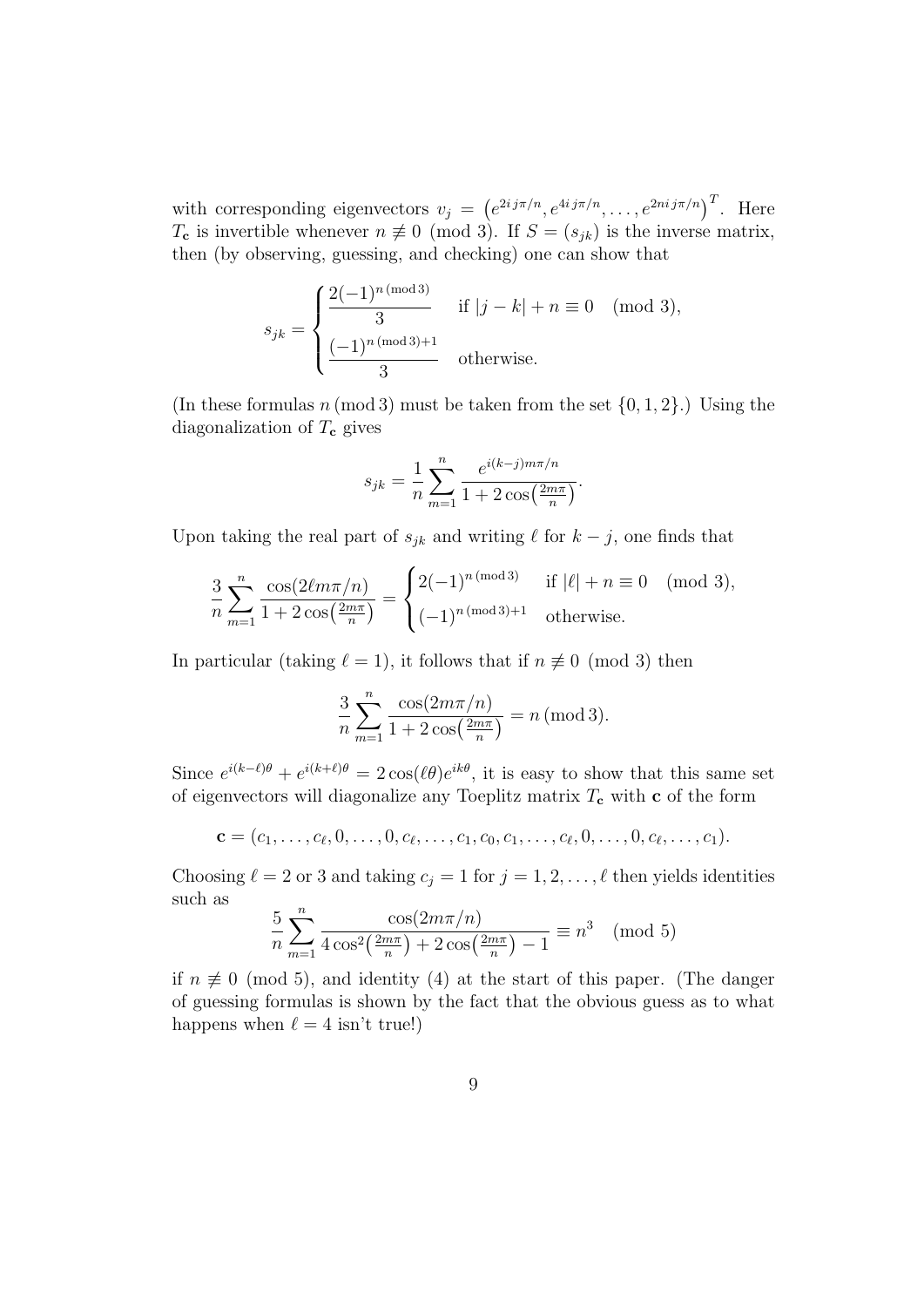## 3 STIRLING NUMBERS AND BINOMIAL COEFFICIENTS.

Moving away from trigonometric functions, one can try one's luck with other types of matrices. For example, consider the  $n \times n$  lower-triangular matrix  $P_n(a)$  whose  $(j,k)$ th entry is  $\binom{j-1}{k-1}$  $_{k-1}^{j-1}$  $a^{j-k}$ . The powers of these so-called Pascal matrices were studied in [1]. Let  $B_n = P_n(1)$  be the lower-triangular matrix whose nonzero entries are binomial coefficients. This matrix is not diagonalizable, but MAPLE quickly finds its Jordan canonical form:

$$
B_n = U_n \begin{pmatrix} 1 & 1 & 0 & \dots & 0 \\ 0 & 1 & 1 & \ddots & \\ \vdots & \ddots & \ddots & \ddots & 0 \\ \vdots & & \ddots & 1 & 1 \\ 0 & & \dots & 0 & 1 \end{pmatrix} U_n^{-1}.
$$

for appropriate matrices  $U_n$ . When  $n = 6$ , the matrices  $U_6$  and  $U_6^{-1}$  are

$$
U_6 = \begin{pmatrix} 0 & 0 & 0 & 0 & 0 & 1 \\ 0 & 0 & 0 & 0 & 1 & 0 \\ 0 & 0 & 0 & 2 & 1 & 0 \\ 0 & 0 & 6 & 6 & 1 & 0 \\ 0 & 24 & 36 & 14 & 1 & 0 \\ 120 & 240 & 150 & 30 & 1 & 0 \end{pmatrix}, \quad U_6^{-1} = \begin{pmatrix} 0 & \frac{1}{5} & \frac{-5}{12} & \frac{7}{124} & \frac{-1}{12} & \frac{1}{120} \\ 0 & \frac{-1}{4} & \frac{11}{24} & \frac{-1}{4} & \frac{1}{24} & 0 \\ 0 & \frac{1}{3} & \frac{-1}{2} & \frac{1}{6} & 0 & 0 \\ 0 & \frac{-1}{2} & \frac{1}{2} & 0 & 0 & 0 \\ 0 & 1 & 0 & 0 & 0 & 0 \\ 1 & 0 & 0 & 0 & 0 & 0 \end{pmatrix}.
$$

In fact, staring at the entries of these matrices didn't immediately lead us to any guesses as to the general formulas. Let  $u_{ik}$  denote the  $(j, k)$ th entry of  $U_n$ . It appears that  $(n-k)!$  is a factor of  $u_{jk}$ , so we looked at what is left. At this point we consulted Neil Sloane's wonderful On-Line Encyclopedia of Integer Sequences [3], which quickly identified the missing factors as Stirling numbers.

Let  $s(j, k)$  and  $S(j, k)$  denote the Stirling numbers of the first and second kind. There are many fine references on these numbers (see, for example, [2] or [4] and [5]). We shall just give a quick definition. For  $k \geq 0$  let  $(x)_k$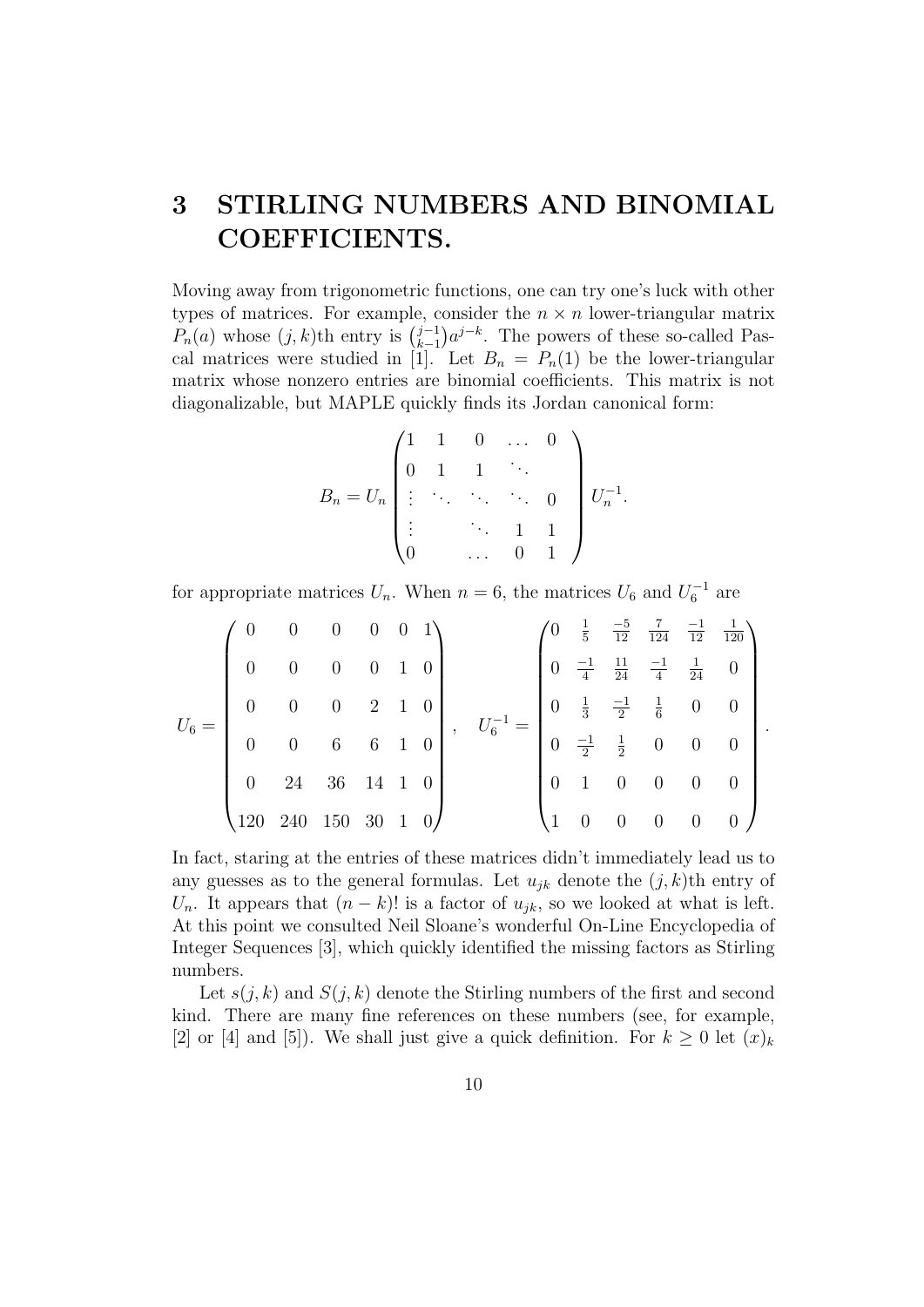denote the degree k polynomial  $x(x-1)\cdots(x-k+1)$ . The Stirling numbers can be defined in terms of the following generating functions:

$$
(x)_j = \sum_{k=0}^j s(j,k)x^k
$$
,  $x^j = \sum_{k=0}^k S(j,k)(x)_k$ .

The conjecture suggested by our computer experimentation is that

$$
u_{jk} = (n-k)! S(j-1, n-k).
$$
 (4)

Similar explorations concerning  $v_{jk}$ , the  $(j, k)$ th element of  $U_n^{-1}$  led us to the belief that

$$
v_{jk} = \frac{s(n-j, k-1)}{(n-j)!}.
$$

Indeed, with the aid of standard identities satisfied by Stirling numbers, it is not difficult to verify that the two matrices with these entries are inverses.

Since  $B_n$  has only a one-dimensional eigenspace, it is actually not hard to generate  $U_n$ . As  $B_n - I$  is a lower-triangular matrix with positive entries below its diagonal,  $(B_n - I)^{n-1}$  has just a single nonzero entry in the bottom left position. Then  $(B_n - I)^n = 0$ , so the vector  $(1, 0, \ldots, 0)$  is in  $\ker((B_n - I)^n)\setminus \ker((B_n - I)^{n-1})$ . The images of this vector under the powers of the matrix  $B_n - I$  will then furnish a Jordan basis for  $B_n$ , and hence give the transition matrix  $U_n$ . Let  $\mathbf{u}_k$  denote the vector whose *j*th entry is give by the formula for  $u_{jk}$  in (4). To establish our conjecture, one therefore needs to check that  $\mathbf{u}_{k-1} = (B_n - I)\mathbf{u}_k$  for  $k = 1, 2, \ldots, n$ . In terms of the entries this amounts to checking that

$$
(n-k+1)! S(j-1, n-k+1) = \sum_{\ell=1}^{j-1} {j-1 \choose \ell-1} (n-k)! S(\ell-1, n-k)
$$

holds for all  $j,k$ , and  $n$ , or, upon changing variables to make things look neater, that

$$
(k+1)S(j,k+1) = \sum_{\ell=0}^{j-1} \binom{j}{\ell} S(\ell,k).
$$

This is an easy consequence of the following two standard identities [2, sec 6.1]:

$$
S(n, m) = n S(n - 1, m) + S(n - 1, m - 1),
$$
  

$$
S(n + 1, m + 1) = \sum_{\ell=1}^{n} {n \choose \ell} S(\ell, m).
$$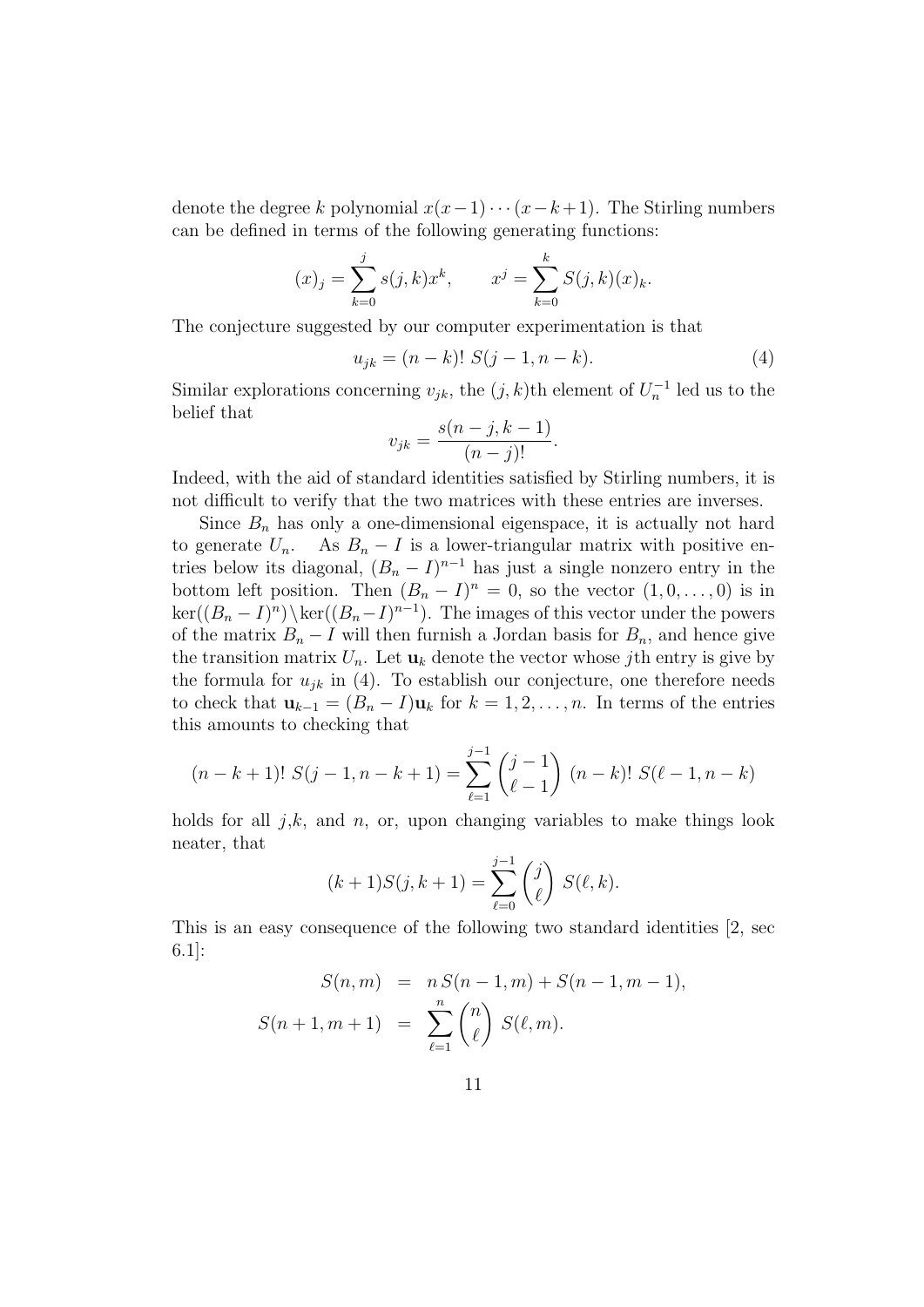We have therefore established concrete formulas for all the matrices in the Jordan canonical representation  $B_n = U_n J U_n^{-1}$ .

Using the fact that  $S(j, \ell) = 0$  when  $\ell > j$  and multiplying out  $U_n J U_n^{-1}$ leads (after a small amount of simplification) to the identity

$$
\binom{j}{k} = \sum_{\ell=0}^{j} (s(\ell, k) + \ell s(\ell - 1, k)) S(j, \ell).
$$

This is surely already known to those in the field of combinatorics, but it is interesting to see what other identities derive from it. Formulas for powers of  $B_n$  were given in [1]. It was shown there that  $B_n^m$  equals the Pascal matrix  $P_n(m)$ . In particular,  $B_n^{-1} = P_n(-1)$ , so comparing the  $(j, k)$ th entry of  $P_n(-1)$  with the corresponding entry of  $U_n J^{-1} U_n^{-1}$  gives that if  $0 \le j, k \le n$  $n-1$  then

$$
\binom{j}{k}(-1)^{j-k} = \sum_{t=1}^n \sum_{\ell=t}^n (-1)^{\ell-t} \frac{(n-t)!}{(n-\ell)!} s(n-\ell,k)S(j,n-t).
$$

Taking mth powers of  $B_n$  then yields (with suitable interpretation of the factorials)

$$
\binom{j}{k} m^{j-k} = \sum_{\ell=0}^j \sum_{t=0}^\ell \binom{m}{t} \frac{\ell!}{(\ell-t)!} s(\ell-t, k) S(j, \ell)
$$

for all j, k, and m. Summing over k and putting  $m = 1$  or 2 tells us, for example, that

$$
2^{j} = \sum_{k=1}^{j} \sum_{\ell=0}^{j} (s(\ell, k) + \ell s(\ell - 1, k)) S(j, \ell),
$$
  
\n
$$
3^{j} = \sum_{k=0}^{j} \sum_{\ell=0}^{j} (s(\ell, k) + 2\ell s(\ell - 1, k) + \ell(\ell - 1)s(\ell - 2, k)) S(j, \ell).
$$

#### 4 Conclusion

As the examples in this paper demonstrate, many standard identities can be interpreted as statements about the eigenvalues (or generalized eigenvalues) of matrices. Once one has a suitable matrix identity, then elementary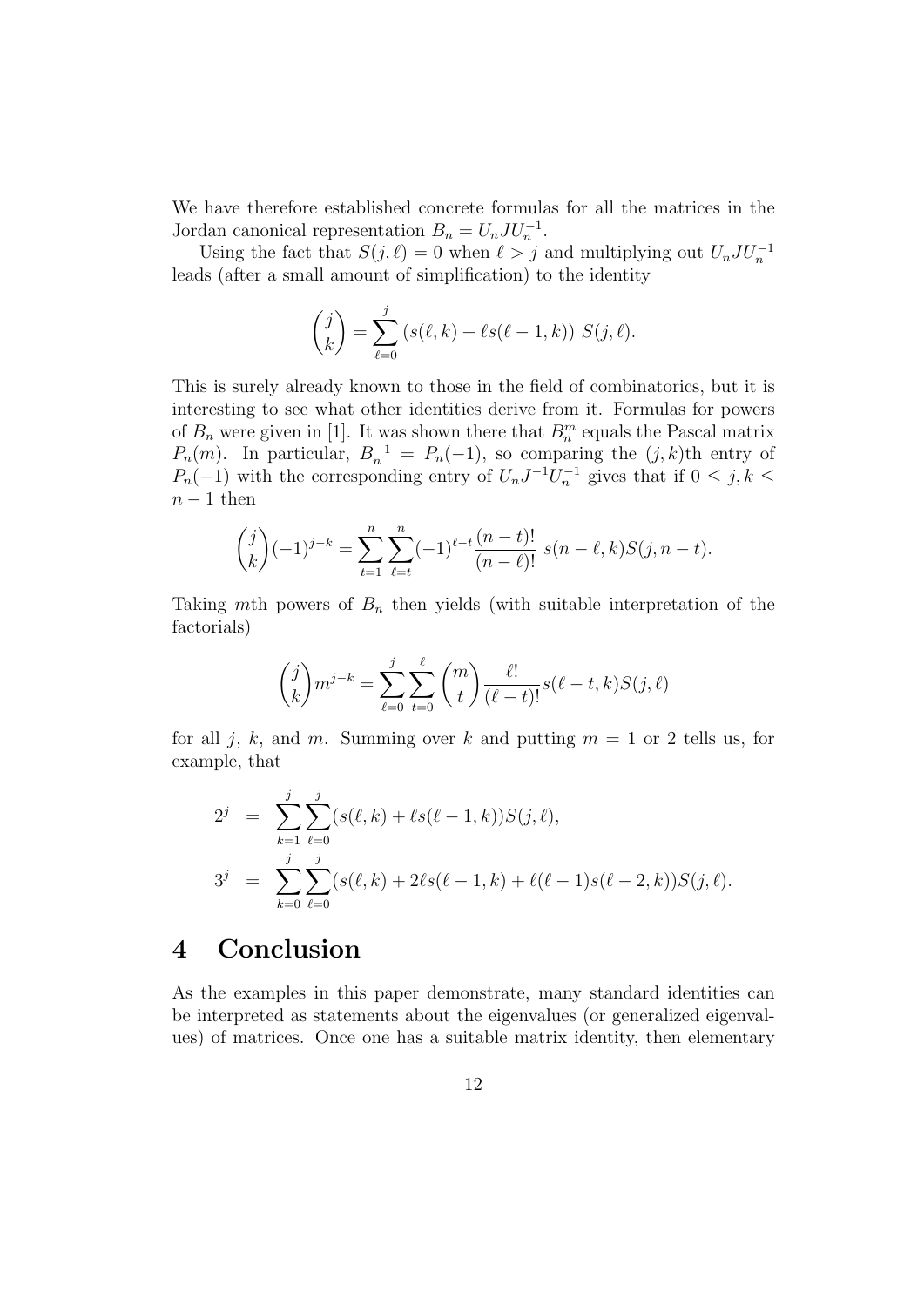linear algebra provides a powerful technique for extracting new and more complicated identities from old ones. Our little journey of discovery heavily underlines the power of a modern computer algebra package in providing inspiration in mathematical investigations.

#### References

- [1] R. Aggarwala and M. P. Lamoureux, Inverting the Pascal matrix plus one, Amer. Math. Monthly 109 (2002) 371-377.
- [2] R. L. Graham, D. E. Knuth, and O. Patashnik, Concrete Mathematics: A Foundation for Computer Science, 2nd ed., Addison-Wesley, Reading, MA, 1994.
- [3] N. J. A. Sloane, The On-Line Encyclopedia of Integer Sequences, http://www.research.att.com/ njas/sequences/index.html.
- [4] E. W. Weisstein, Stirling number of the first kind, http://mathworld.wolfram.com/StirlingNumberoftheFirstKind.html.
- [5] E. W. Weisstein, Stirling number of the second kind, http://mathworld.wolfram.com/StirlingNumberoftheSecondKind.html.

IAN DOUST completed his mathematical education at the Universities of Western Australia, Toronto, and Edinburgh. Although his main research interests are in functional analysis, he is also very interested in applications of computing to mathematical research and teaching. His recent activities include being Director of the Australian Mathematical Sciences Institute Summer School for senior mathematics students.

School of Mathematics, University of New South Wales, UNSW Sydney NSW 2036, Australia

i.doust@unsw.edu.au

MIKE HIRSCHHORN has been at UNSW for most of the last thirty years. He devotes a good deal of his time to trying to get inside the mind of Ramanujan. He is proud to say that he is a (mathematical) descendant of Lagrange, Dirichlet, Rademacher, and Andrews, among other luminaries, and a relative of the grandmaster Tartakover. Also, he has Erdős number 2 (while Ramanujan has Erd˝os number 3).